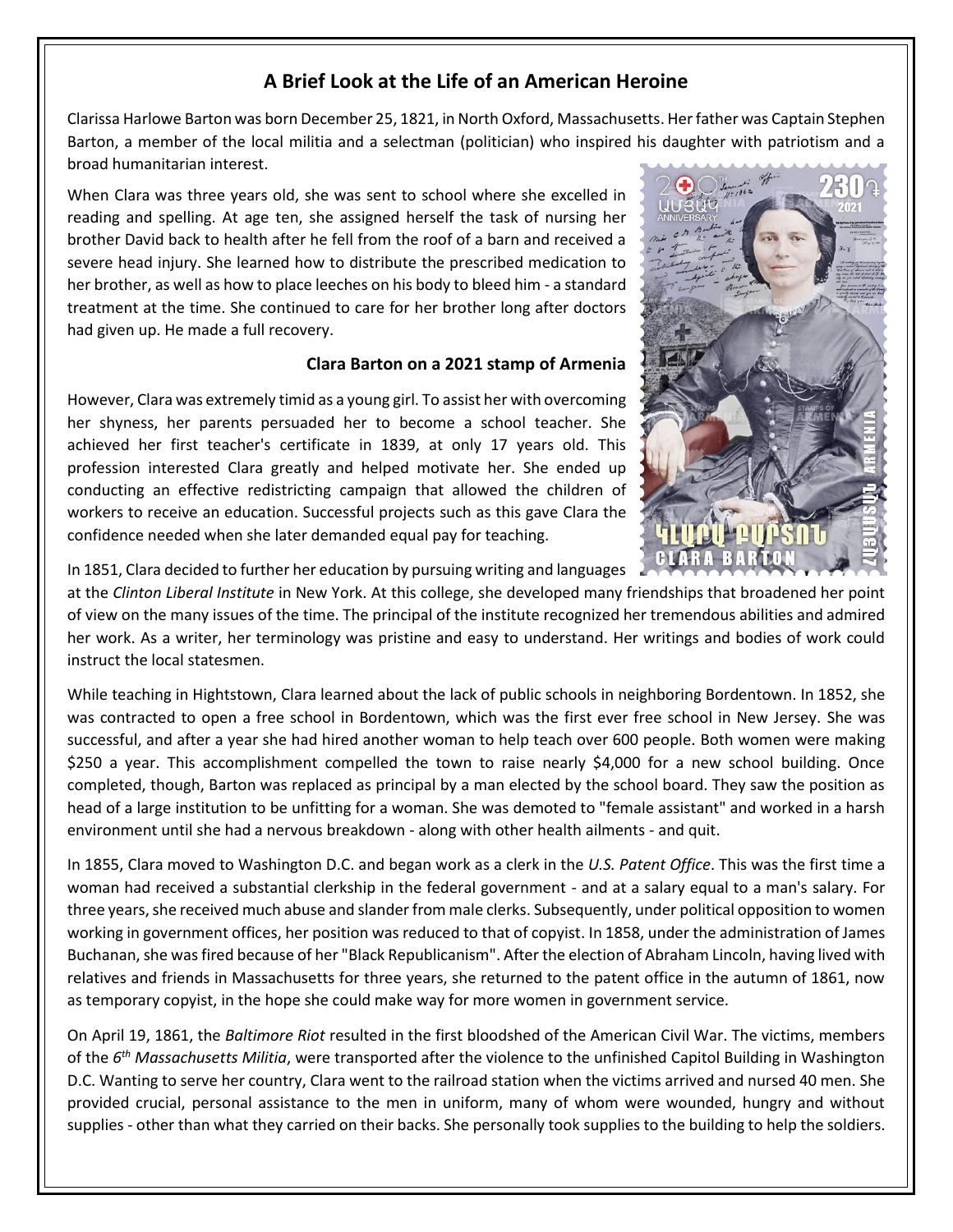At that point, Clara identified herself with army work, and began her efforts towards collecting medical supplies for the Union soldiers. Initially, she used her own living quarters as a storeroom and distributed supplies with the help of a few friends- despite opposition in the *War Department* and among field surgeons. In August 1862, Clara finally gained permission from the Quartermaster to work on the front lines.

After the *First Battle of Bull Run*, Clara placed an ad in a Massachusetts newspaper for more supplies; the response was a profound influx of supplies. She worked to distribute the stores, clean field hospitals, apply dressings, and serve food



to wounded soldiers - while in close proximity to several battles, including *Cedar Mountain*, *Second Bull Run*, *Antietam*, and *Fredericksburg*. Clara helped both Union and Confederate soldiers. Supplies were not always readily available though. At the battle of *Antietam*, for example, she used corn-husks in place of bandages.

#### **Clara Barton – Union nurse** – March 1865

In 1864, Clara was appointed by Union Gen. Benjamin Butler as the "lady in charge" of the hospitals at the front of the *Army of the James*. Among her more harrowing experiences was an incident in which a bullet tore through the sleeve of her dress without striking her - and killed a man to whom she was tending. She was known as the "Florence Nightingale of America". She was also known as the "Angel of the Battlefield" after she came to the aid of the overwhelmed surgeon on duty following the battle of *Cedar Mountain* in Northern Virginia in August 1862. She arrived at that field hospital at midnight with a large amount of supplies to help the severely wounded soldiers. She also served troops at the battles of *Fairfax Station*, *Chantilly*, *Harpers Ferry*, *South Mountain*, *Charleston*, *Petersburg* and *Cold Harbor*.

After the Civil War, Clara discovered that thousands of letters from distraught relatives to the *War Department* were going unanswered because the soldiers they were asking about were buried in unmarked graves. Many of these soldiers were labeled as "missing". Motivated to do more about the situation, she contacted President Lincoln in hopes that she would be allowed to respond officially to these unanswered inquiries. She was given permission, and "The Search for the Missing Men" commenced.

Clara then ran the *Office of Missing Soldiers* in Washington, D.C. The mission was to find or identify soldiers killed or missing in action. She and her assistants wrote 41,855 replies to inquiries, and helped locate more than 22,000 missing men. Clara spent the summer of 1865 helping find, identify, and properly bury 13,000 individuals who died at *Andersonville*, a Confederate prisoner-of-war camp in Georgia. She continued this task over the next four years, burying 20,000 more Union soldiers and marking their graves.

Between 1865 and 1868, Clara delivered lectures around the country about her wartime experiences, achieving widespread recognition. During this time, she met Susan B. Anthony and began an association with the woman's suffrage movement. She also became acquainted with Frederick Douglass and became an activist for civil rights. However, after her countrywide tour, she was both mentally and physically exhausted and under doctor's orders to go somewhere that would take her far from her current work. She closed the *Office of Missing Soldiers* in 1868 and traveled to Europe. In 1869, during a visit to Geneva, Switzerland, Clara was introduced to the *Red Cross* there. She was later invited to be the representative for the American branch of the *Red Cross*.

In 1870, at the beginning of the *Franco-Prussian War*, Clara assisted the Grand Duchess of Baden in the preparation of military hospitals. In 1871, she superintended the supplying of work to aid the poor of Strasbourg after the *Siege of Paris*, and had charge of the public distribution of supplies to the destitute people of Paris. At the close of the war, she received honorable decorations of the *Golden Cross of Baden* and the *Prussian Iron Cross*.